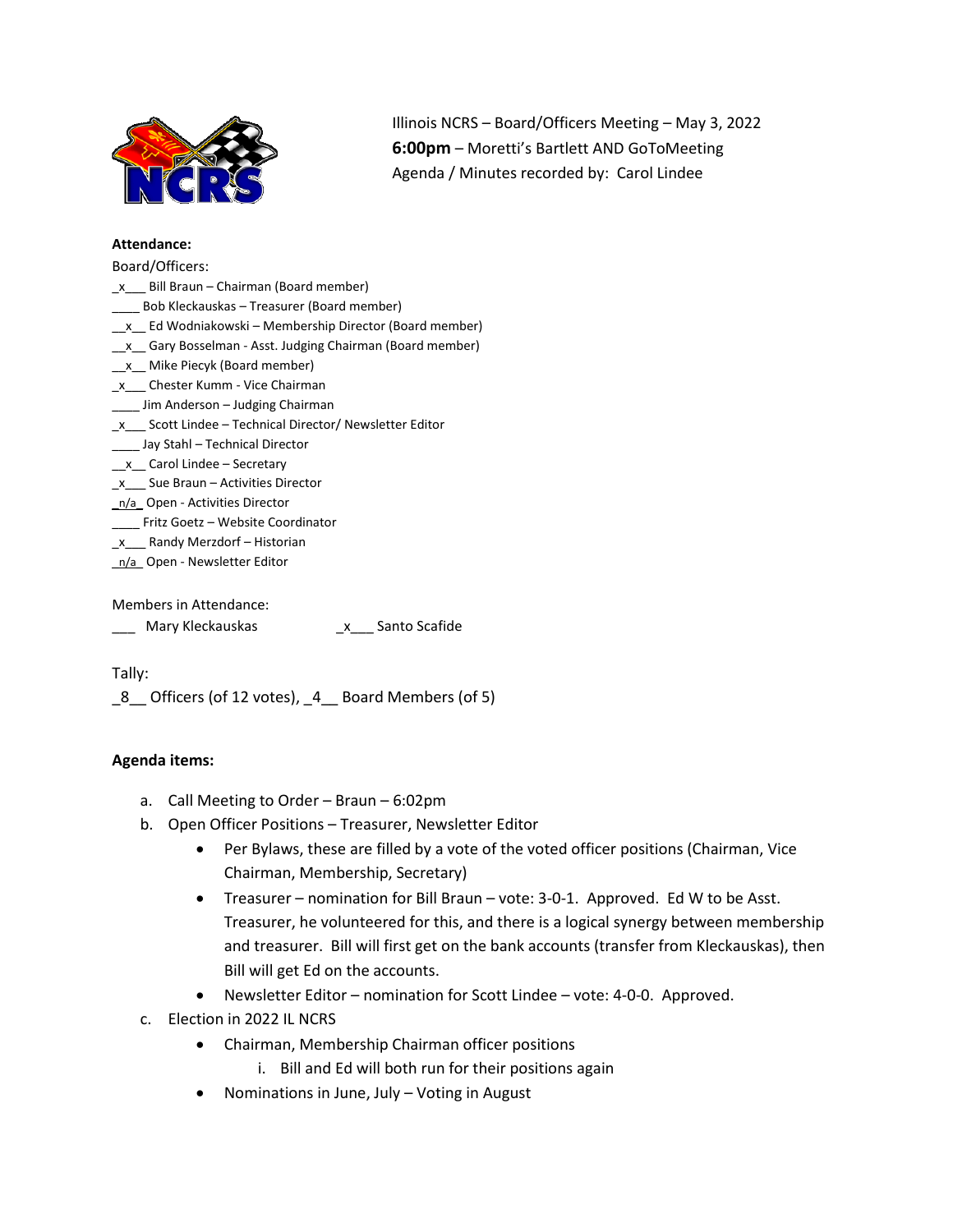- i. Need Nominating Committee
	- 1. Mike, Carol
- d. Top Flight Chapter Program Carol
	- On track for Chapter Top Flight award in 2022 need 1 more tech article in 2022 if possible
	- If anyone is going to the National this year, please pick up the 2020 and 2021 "Covid-19" substitute Top Flight aware stickers for the banner
- e. Officer/Director Reports see below
- f. Other/New Business
- g. Meeting Adjournment
- h. Social Time

# **Agenda - Reports:**

- **Chairman Report** (B Braun): no report. Noted the Bob K wants to transfer out of the Treasurer position – see other section b – vote on new Treasurer.
- **Vice Chairman** (Kumm): no report
- **Secretary Report** (C Lindee): no report see Top Flight section d
- **Membership Report** (E Wodniakowski): 139 members 1 new, 1 renewal since last meeting. 20 of our members are out of IL; 103 northern IL, 95 Chicagoland area
- Web Master Report (Goetz): email: all website updates are made, let Fritz know if there are any other to make
- **Judging Chairmen Report** (Anderson, Bosselman):
	- $\circ$  April 16 Judging School report proposed to put ad in all 2022 newsletters for Uftring and Driscoll Chevrolet – approved unanimously
	- o May 13-14 IL Chapter Judging Meet/Road Tour/Judging School discussion, goodie bags, signage, final counts, etc. - finalize details & action items
		- 8 flight cars (registration is closed), 1 Concours, 1 Sportsman, 3 Bowtie Display, 1 special interest display (1953)
		- Various discussions about meet preparations
		- Approved to have lunches for judges, car owners and quests (and Driscoll employees) – 54 box lunches (approx. \$11-12 each)
		- Gary ordered shirts (dark gray), no extras
		- Judging School on Friday from 5-6pm. Ops judging before that. Gary, Scott, Mike etc. to be in Pontiac around 12noon on Friday. Chett will lead the road tour that afternoon. Be at Driscoll on Saturday by 8:30am
		- Gary/Scott/Carol will send out agenda, map to owners/registrants
		- Goodie bags & envelopes completed Ed identified who was not an IL NCRS member and membership forms were put in their envelope
		- Carol has sign in sheets, plates, napkins; will pickup donuts, coffee for Saturday morning at Driscoll
	- o Other MCACN judging discussion may judge IL NCRS cars at MCACN Gary, Bill to discuss more, Bill will work with MCACN on it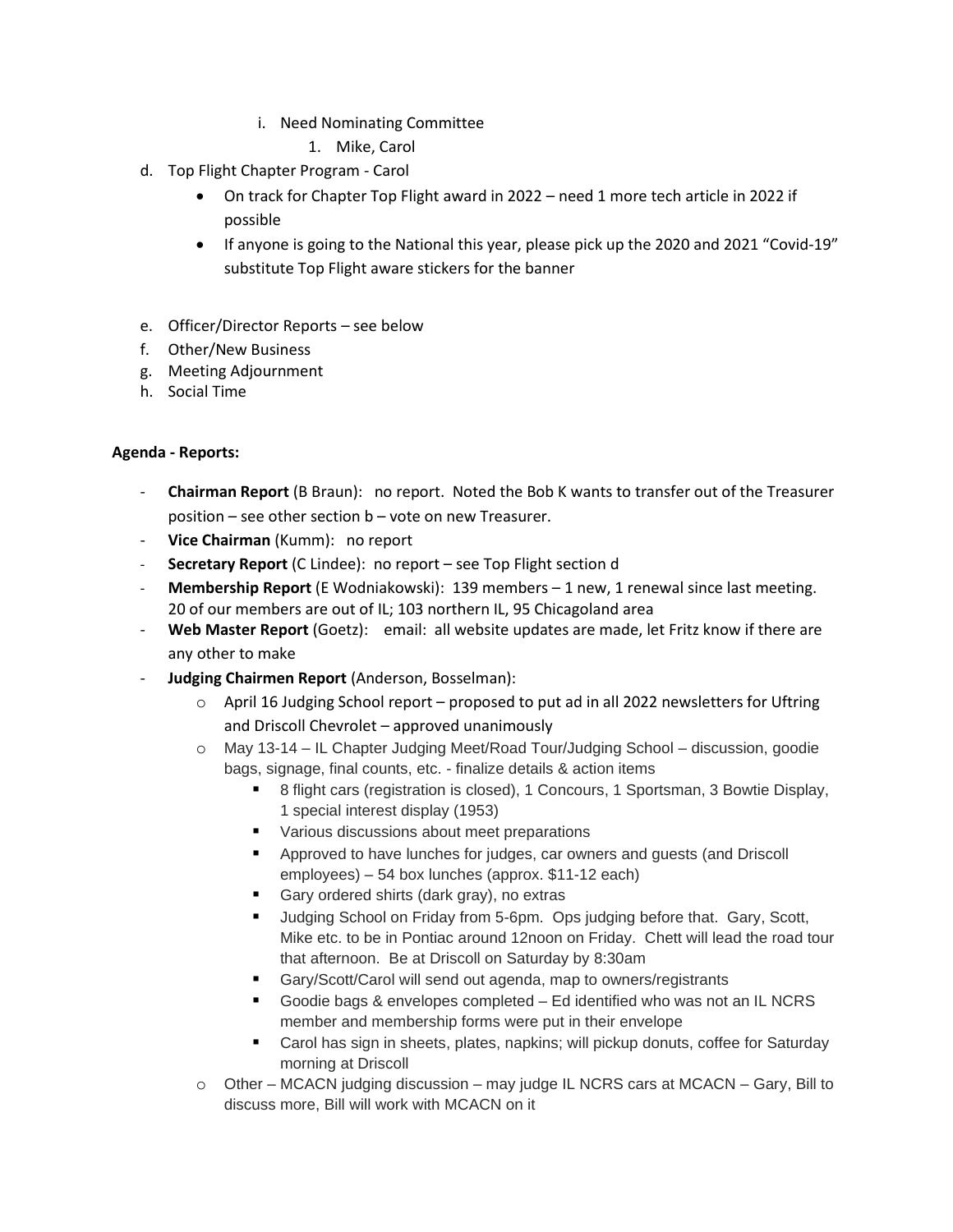- **Activities Director Report** (S Braun):
	- $\circ$  Kickoff Party/Membership Meeting July 17 12noon to 3pm at Moretti's Bartlett cost is \$32-33 per person. Will charge members \$20, do a physical USPS mailing
	- $\circ$  Start Discussion for Morris Charity Drive August 13 Scott and Carol will plan this road tour. No other discussion at this point.
	- $\circ$  Chett will plan the road tour in October maybe start at Braun house and go to Lake Geneva – maybe a tech session at Braun's. Santo has a road tour to Lake Geneva from a different club, Chett may build off of that
		- Maybe do Trailing Arm Rebuilding @ Jim Anderson's (Prairie Lakes) at another time
- **Technical Chairmen Report** (S Lindee, Stahl):
	- o May 13-14 IL Chapter Judging Meet/Road Tour/Judging School discussion, goodie bags, signage, final counts, etc. - finalize details & action items
		- See above
	- o Other
- **Newsletter Report** (Lindee): First Quarter newsletter completed and emailed April 20. Special thanks to Gary B for lots of content and to Scott for his Microsoft Word prowess!  $\odot$ 
	- $\circ$  Bill will contact Dave Glass about a half page ad (\$100) Santo will send old artwork to Bill
	- $\circ$  Santo will ask Kim if she has Off Road artwork Scott would like to colorize this
- **Treasurer Report** (B Kleckauskas): no report
- **Historian Report** (Merzdorf): no report
- **Board Member** (Piecyk): no report

## **Other/New Business:**

Report about New Orleans (Kenner), LA Regional (April 1-2) – n/a

Report about Indiana Regional (April 28-30) – n/a

Proposal to do July 19 board/officer meeting on July 17 at the kickoff party – approved

Mike Murray and Rick Coker will be running for Regional Director this year